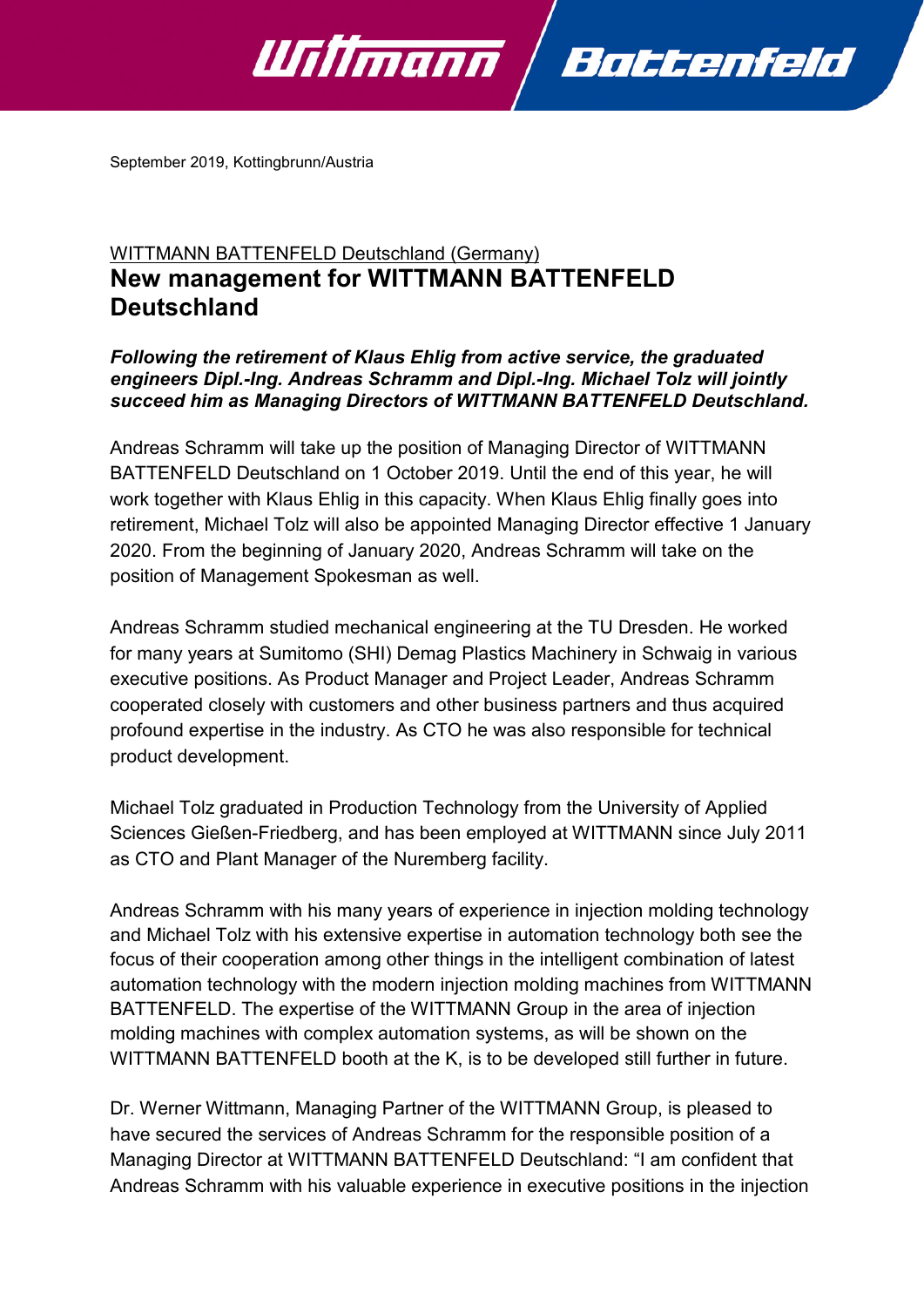

molding industry will, together with Michael Tolz, further advance the WITTMANN Group in Germany, its main market."

Werner Wittmann thanks Klaus Ehlig for his dedicated service to WITTMANN BATTENFELD Deutschland and especially its Meinerzhagen facility, where Klaus Ehlig has served as Managing Director since 2006, and he wishes him all the best for his well-deserved retirement after 53 years of employment at BATTENFELD.



**Fig.:** from the left: Klaus Ehlig, Andreas Schramm, Michael Tolz (Photo: WITTMANN BATTENFELD)